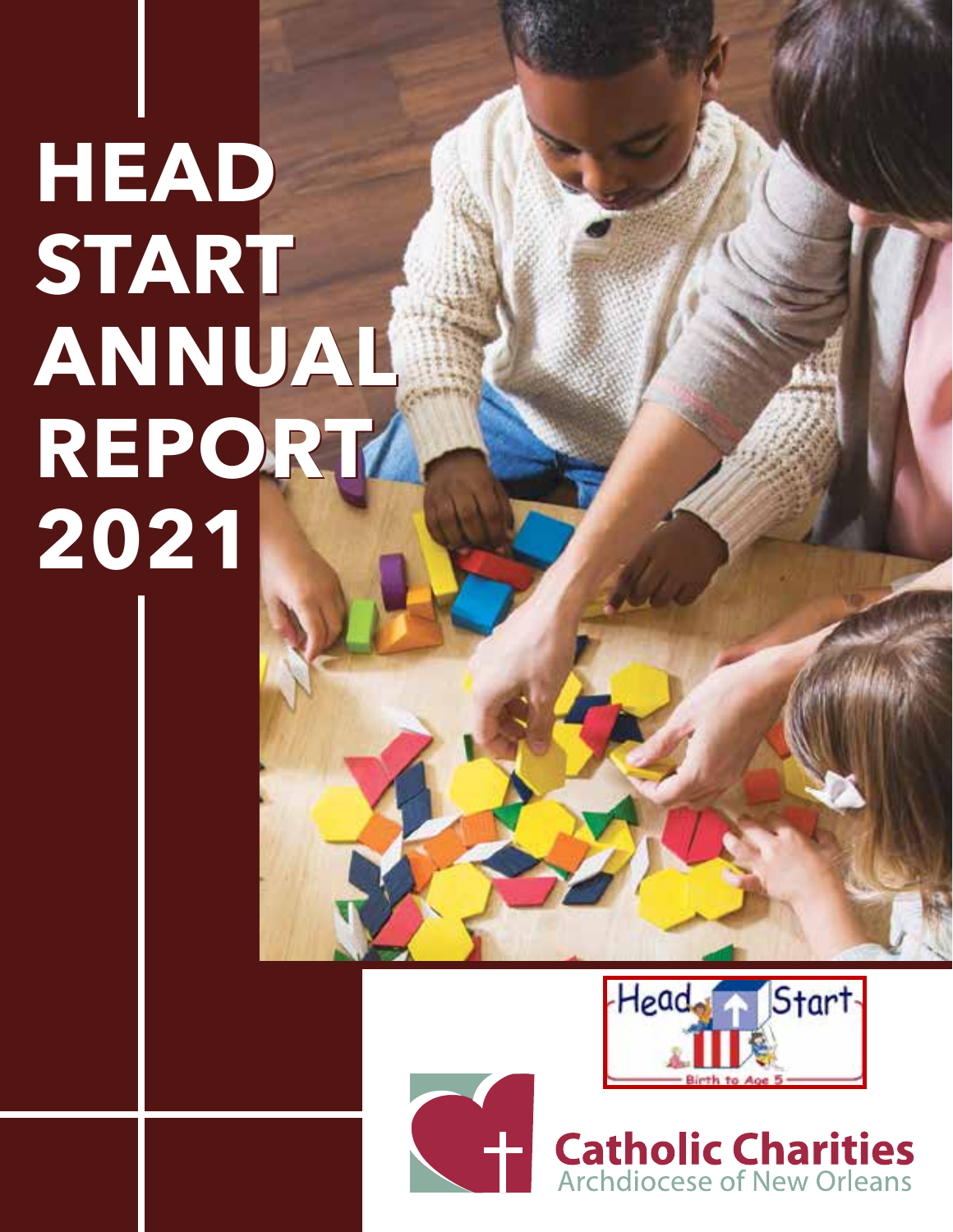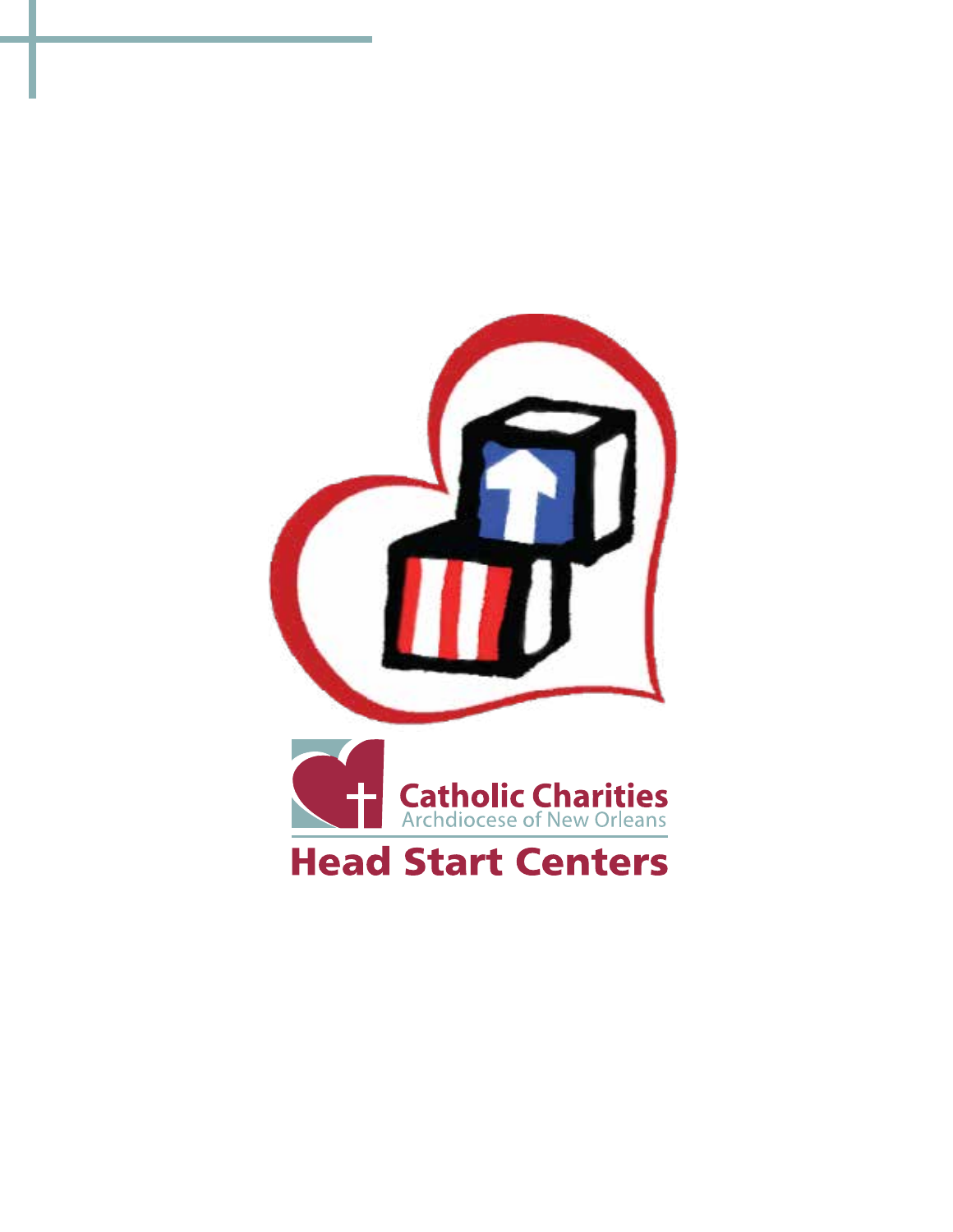## CONTENTS *table of*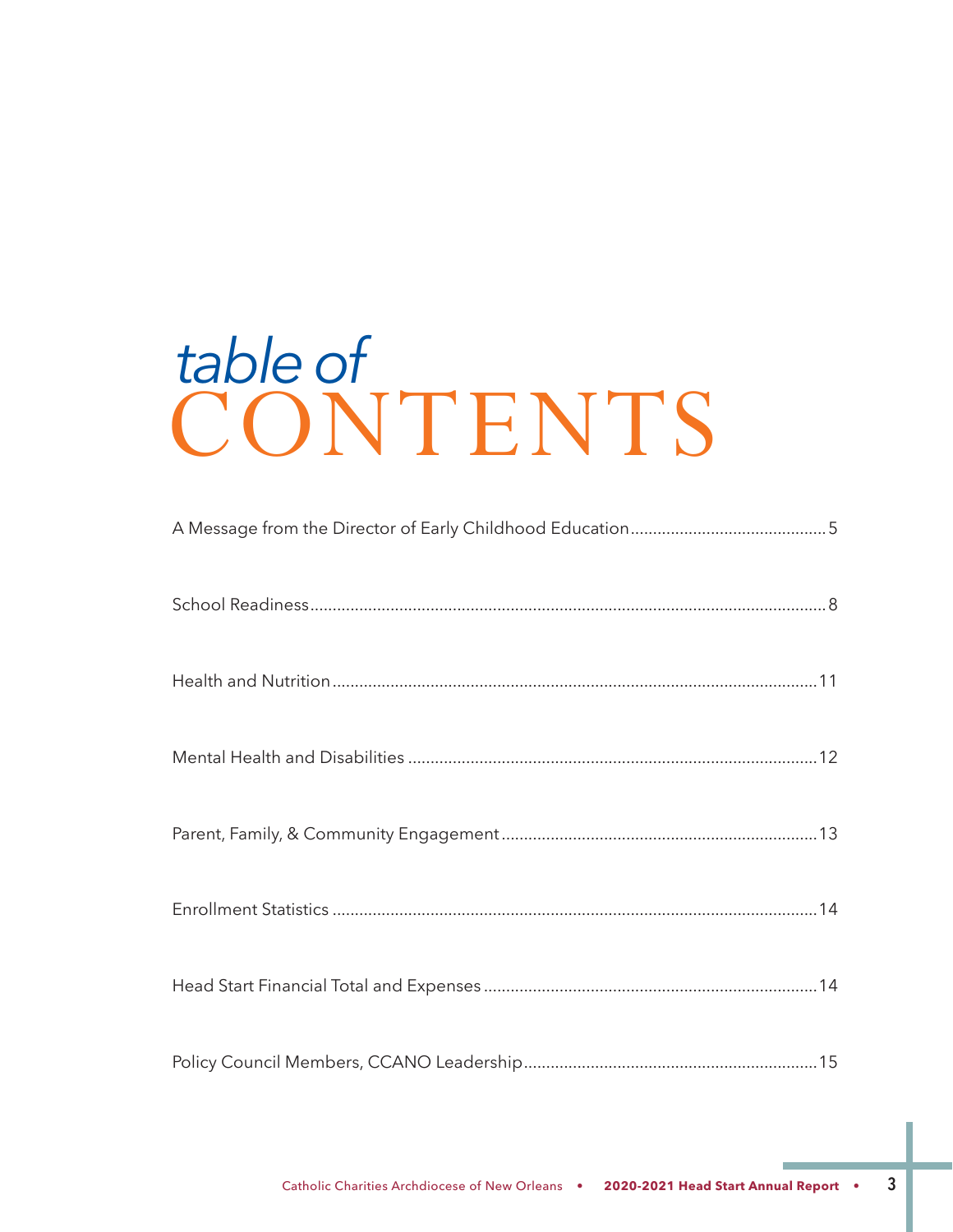

*…we will embrace any new challenges and obstacles as opportunities to improve upon our services to children and families.*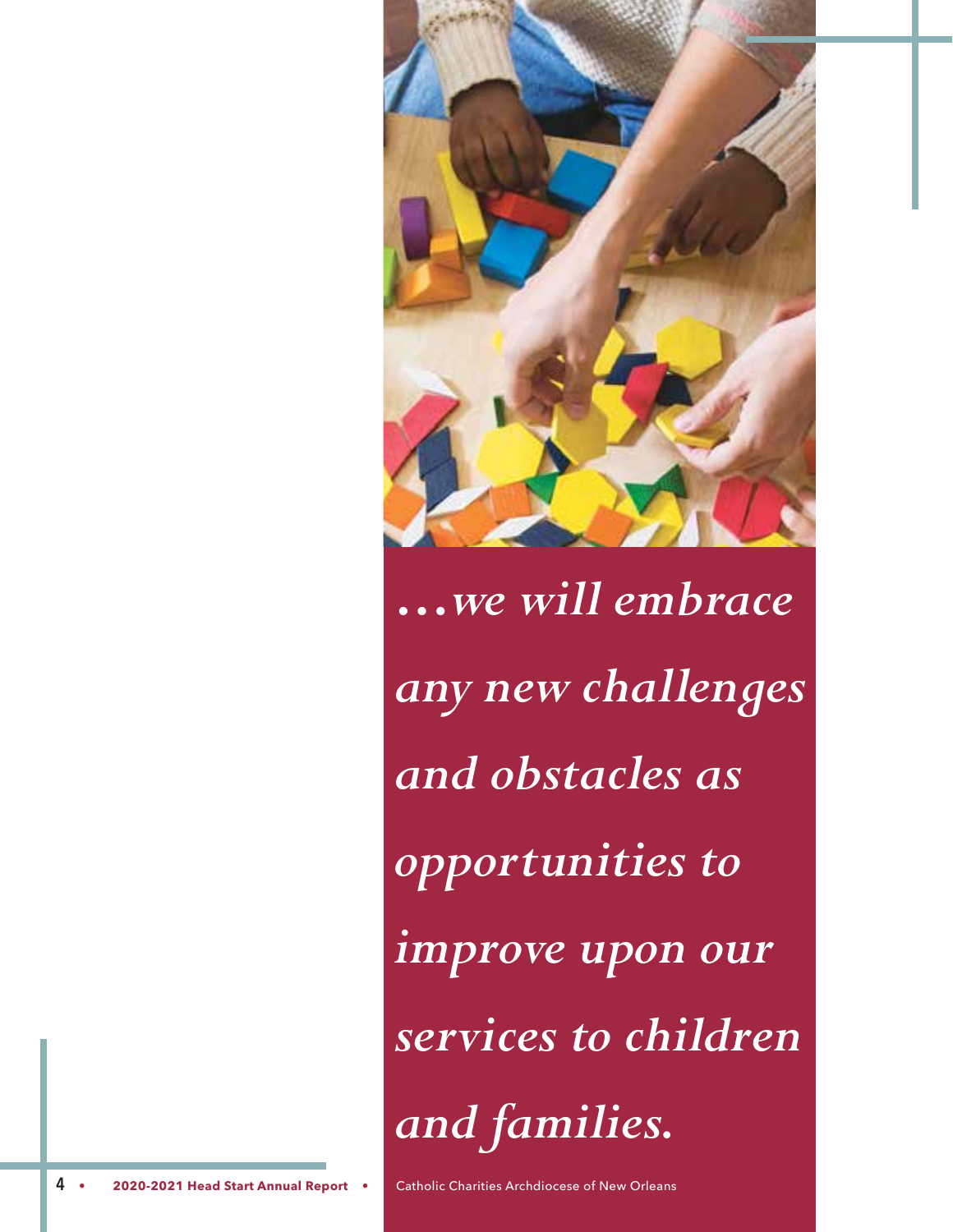

## **Head Start Centers**

## **A MESSAGE FROM THE DIRECTOR OF EARLY CHILDHOOD EDUCATION**

#### **Dear Friends of Catholic Charities Archdiocese of New Orleans – Head Start Program:**

I am delighted that you have taken a moment to read "Catholic Charities Archdiocese of New Orleans Head Start/Early Head Start's 2020-2021 Annual Report".

Although the Coronavirus (Covid-19) brought us many challenges. It is a good time to reflect on what we have achieved. We had many successes; such as being able to:

- **• Return to school 5 days week;**
- **• Increase school hours;**
- **• Serve grab-n-go meals;**
- **• Provide iPads to the families in need of technology and internet services.**

Inside this annual report you will find information related to what we did every day; living up to the responsibility of providing a high quality education to the most vulnerable children in the midst of a national pandemic. To achieve this, CCANO Head Start/Early Head Start continued to provide life-changing services to children and families in core areas of early learning, nutrition, health, mental health, and family wellbeing while engaging parents and community as partners every step of the way.

You will find information related to education, health, social services and family partnerships amongst other notable program milestones and success stories as we navigated through COVID-19, as a program, family, and community.

The COVID-19 pandemic has taught us lifelong lessons. Moving into the future, I look forward to these continued partnerships with the confidence that we will embrace any new challenges and obstacles as opportunities to improve upon our services to children and families.

It has been an unforgettable year, but together I am very proud of the way our CCANO students, parents/guardians, staff, directors, and administrative leaders worked to protect everyone as we continued to educate and feed our students during the most unusual of circumstances.

It takes a village working together to provide high-quality, early learning services to children, and equipping them with the foundation for lifelong learning and success.

Sincerely,

Rhonda B. Taylor, M. Ed *Director of Early Childhood Education Services Catholic Charities Archdiocese of New Orleans Head Start/Early Head Start*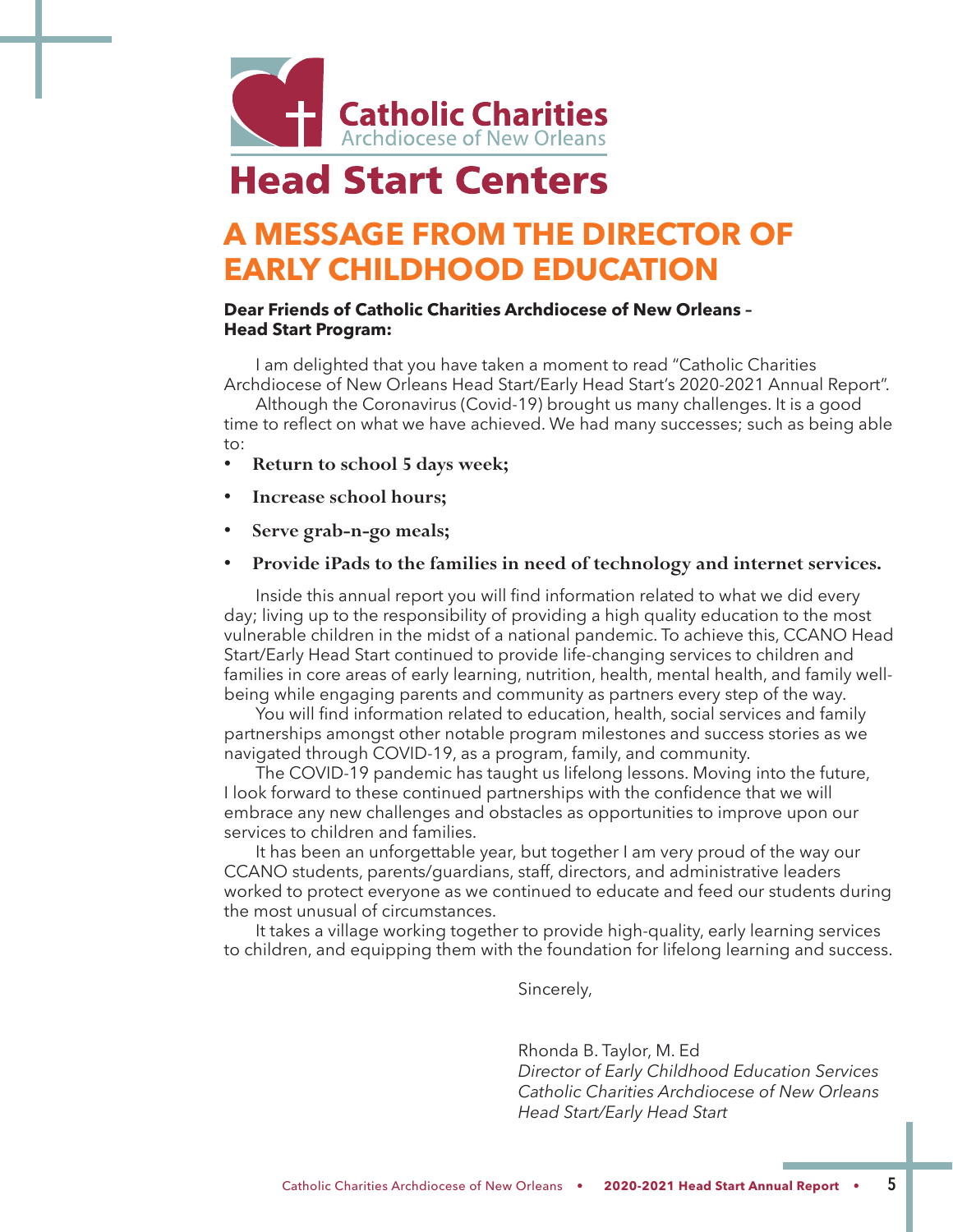## **PROGRAM OVERVIEW**

Catholic Charities Archdiocese of New Orleans (CCANO) receives federal funds to provide services to **362** Head Start and **116** Early Head Start children in Orleans Parish, within the Greater New Orleans Region. The service area comprises districts identified by demographic and community data as high-need priority areas: (1) Uptown/Carrollton, (2) Bywater, (3) New Orleans East, (4) Central City and (5) French Quarter. These planning districts include the neighborhoods of Leonidas (Uptown/Carrollton), Florida Area (Bywater), Plum Orchard (New Orleans East), Garden District (Central City) and Treme/Lafitte (French Quarter).

The **Head Start Center Based Option** operates a full day/part year program option for a total of 160 days, five days a week from 8:00 a.m. to 4:00 p.m. for a total of 1,280 hours from August through May.

The **Early Head Start Center Based Option** will provide a full day/full year program option for a total of 172.5 days, five days a week from 8:00 a.m. to 4:00 p.m. for a total of 1,380 hours from August through June. This operation enables the Catholic Charities Head Start program to meet the Head Start Performance Standards and the 2007 Head Start Act.

|                                                                         | <b>Name</b><br><b>Location of Center</b> | <b>Neighborhood</b><br><b>Planning District</b>         | <b>HS</b><br><b>Enrollment</b> | <b>EHS</b><br><b>Enrollment</b> | # of<br><b>Classrooms</b> |
|-------------------------------------------------------------------------|------------------------------------------|---------------------------------------------------------|--------------------------------|---------------------------------|---------------------------|
| St. John the Baptist HS/EHS<br>1920 Clio Street                         |                                          | Central City,<br>Central City/Garden<br><b>District</b> | 91                             | 24                              |                           |
| Incarnate Word HS/EHS<br>8326 Apricot Street                            |                                          | Leonidas, Uptown/<br>Carrollton                         | 74<br>16                       |                                 | HS: 4<br>EHS: 2           |
| St. Mary of the Angel HS/EHS<br>2225 Congress Street                    |                                          | Florida Area, Upper 9th<br>Ward                         | 49<br>16                       |                                 | HS: 4<br>EHS: 2           |
| <b>Covenant House EHS</b><br>611 N. Rampart Street<br>(former location) |                                          | French Quarter,<br>Treme/Lafitte                        | $\overline{0}$                 | 20                              | HS: 0<br>EHS: 3           |
| St. Paul the Apostle HS/EHS<br>6828 Chef Menteur Highway                |                                          | Plum Orchard,<br><b>New Orleans East</b>                | 148                            | 40                              | HS: 8<br><b>EHS: 5</b>    |
|                                                                         | Total                                    |                                                         | 362                            | 116                             | HS: 21<br><b>EHS: 14</b>  |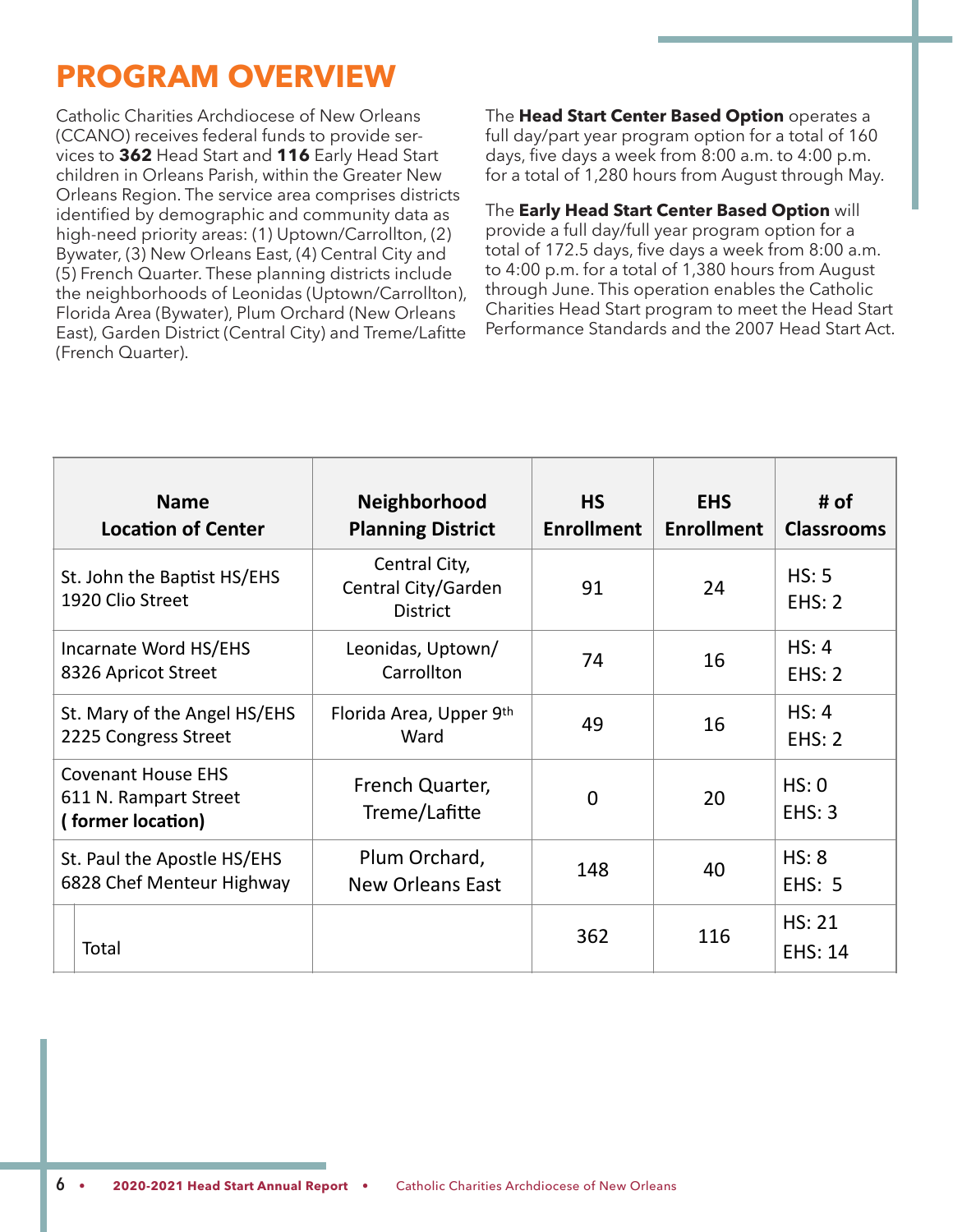## **OUR MISSION**

Catholic Charities Archdiocese of New Orleans Head Start Program is dedicated to providing quality and developmentally appropriate services to children (prenatal to 5 years) without regard to gender, race, creed, color, national origin, or disability.

## **OUR GOAL**

To empower families and inspire a lifelong love of learning in children.

## **OUR CORE VALUES**

- We strive for excellence through continuous improvement and best practices.
- We create safe and nurturing high-quality environments for children and staff.
- We seek to assist families achieve their goals through the creation of partnerships between families and Head Start.
- We seek to improve the community in which our families live by becoming an active participant in community improvement initiatives and by serving as advocates for young children and their families.
- We seek to empower our families by providing them with information, knowledge and skills.
- We seek to fully involve families in Head Start by providing parents with opportunities to share, grow and prosper in the Head Start experience.

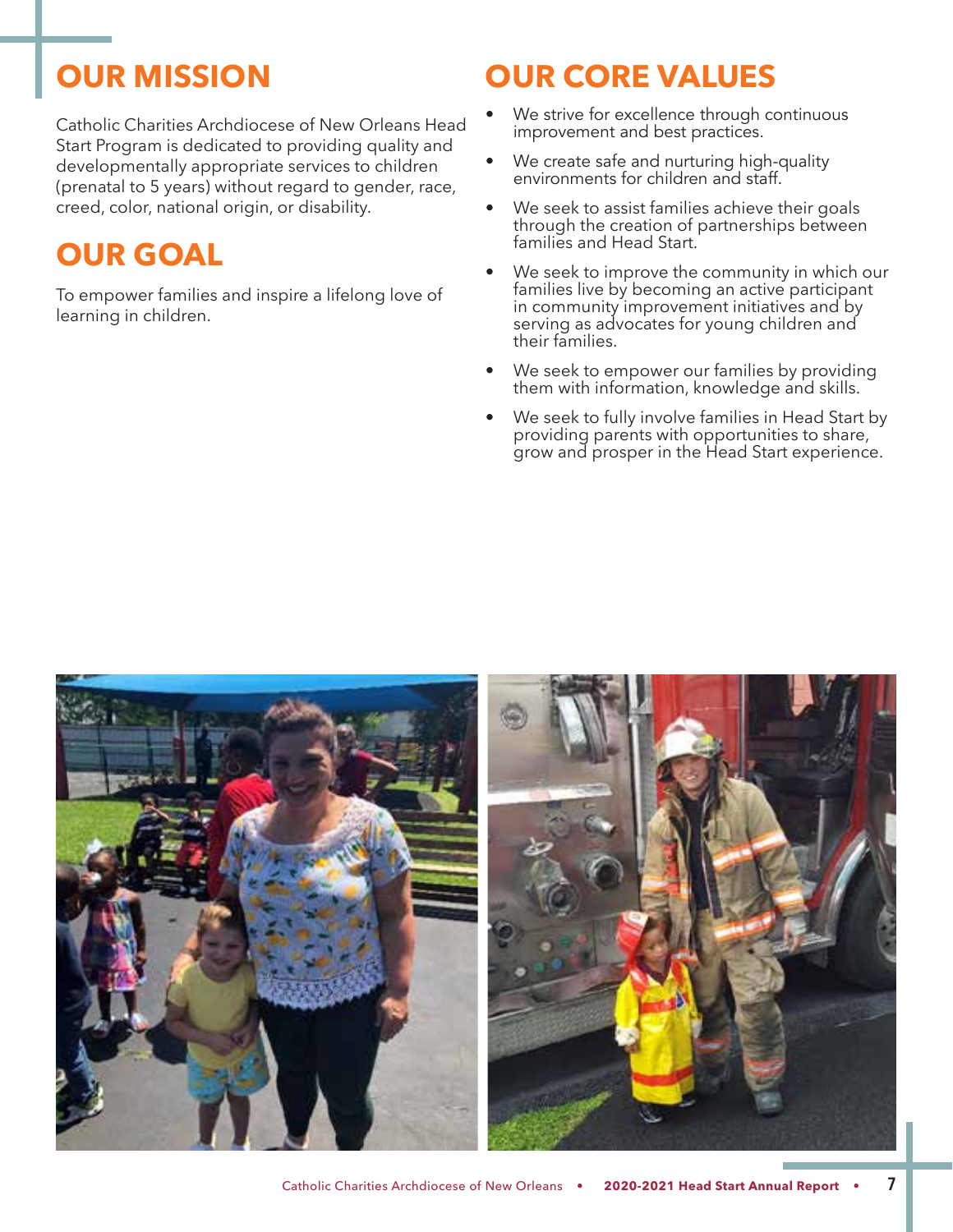## **SCHOOL READINESS**

Catholic Charities Head Start/Early Head Start defines **School Readiness** as children being ready for school, families ready to support their children's learning, and schools ready for the children who enter their classrooms. **School Readiness** is measured by the skills described in the five domains of the Head Start Early Learning Outcome Framework. CCANO Head Start/Early Head Start works to achieve child outcomes that ensure school readiness and social competence in young children from low-income families.

CCANO Head Start/Early Head Start uses the **Frog Street Curriculum** for Infant/ Toddlers, Threes and Pre-K, which is fully aligned with the Louisiana Early Learning Standard and the Head Start Early Learning Outcome Framework. Frog Street Pre-K is **a comprehensive, research-based curriculum** 

#### **that integrates instruction across developmental domains and early learning disciplines.**

We work to:

- Ensure that children leaving Head Start and entering Kindergarten are fully equipped to succeed in Kindergarten and beyond. The focus on social competence means fostering the social, emotional, physical, cognitive, math, and language and literacy development of the children we serve.
- Recognize that parents are their children's first teacher and encourage them to engage in their children's learning and development, along with encouraging parents to support their child's lifelong education success.

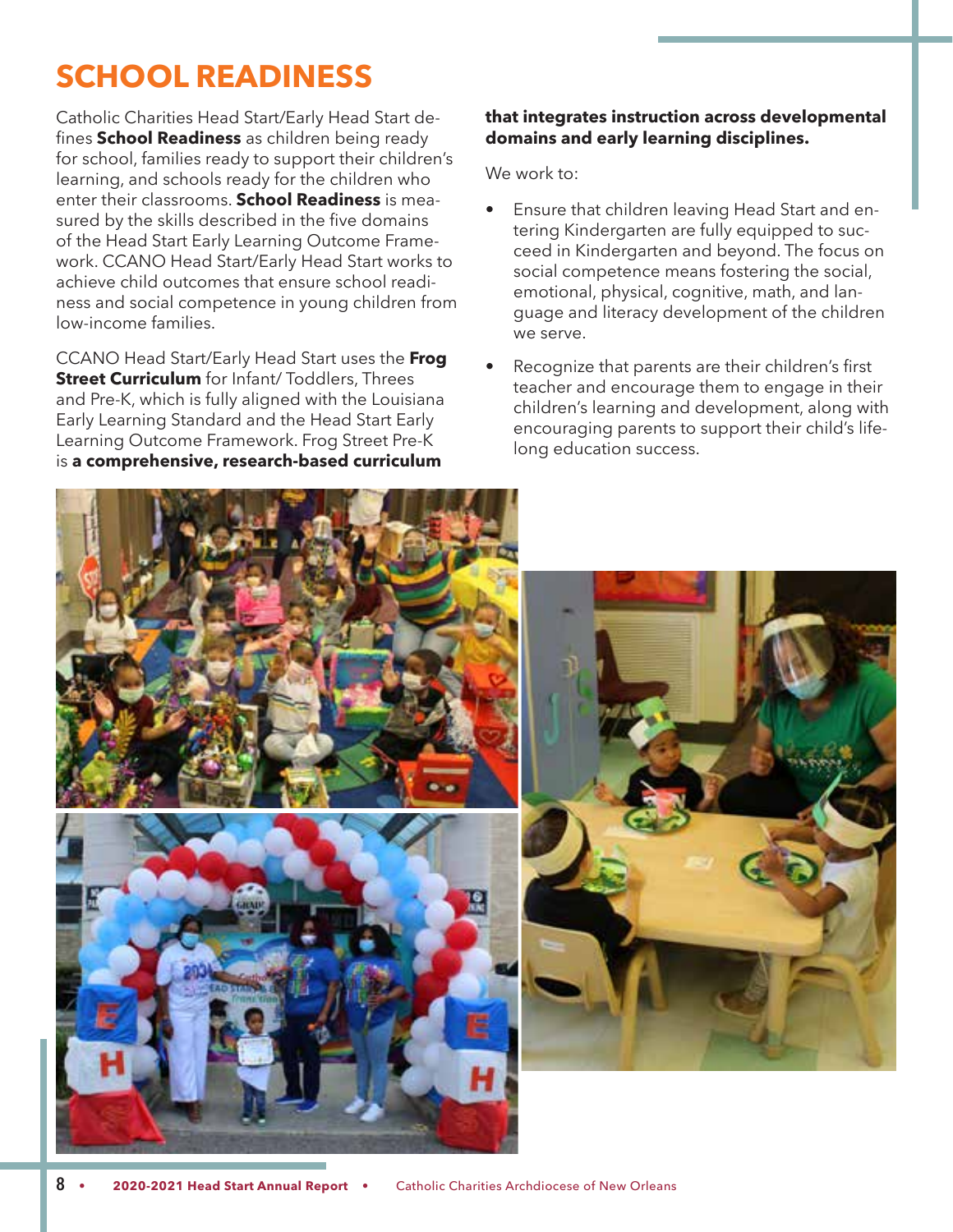## **SCHOOL READINESS OUTCOMES**

CCANO Head Start/Early Head Start works to achieve child outcomes that ensure school readiness and social competence in young children from low-income families. We utilizes Teaching Strategies Gold (TGS) and the Desired Results Developmental Profile (DRPD) as our ongoing assessment tools.

**Teaching Strategies GOLD** (TSG) is an authentic, ongoing observational system for assessing children from birth through kindergarten. It helps teachers to observe children in the context of every day experiences, which is an effective way to learn what they know and can do.

#### The **Desired Results Developmental Pro-**

**65% 74% 65% 74% 80% 74% 78% 77% 82% 79%** 90% early infancy to kindergarten entry. It is a formative **file** (DRDP) is a developmental continuum from

assessment instrument for young children and their families used to inform instruction and program development.

In Head Start children made gains in Language and Literacy with 80% meeting expectation and Mathematics with 80% meeting expectation. In Early Head Start, children made gains in Social/Emotional Development with 77% meeting expectation and Mathematics with 76% meeting expectation.

**ental Pro-** Scores show the percentage of students meeting/ The charts below show CCANO Head Start/Early Head start student's growth as a program across all domains for the fall, winter and spring quarters. exceeding expectations based on widely-held expectations.

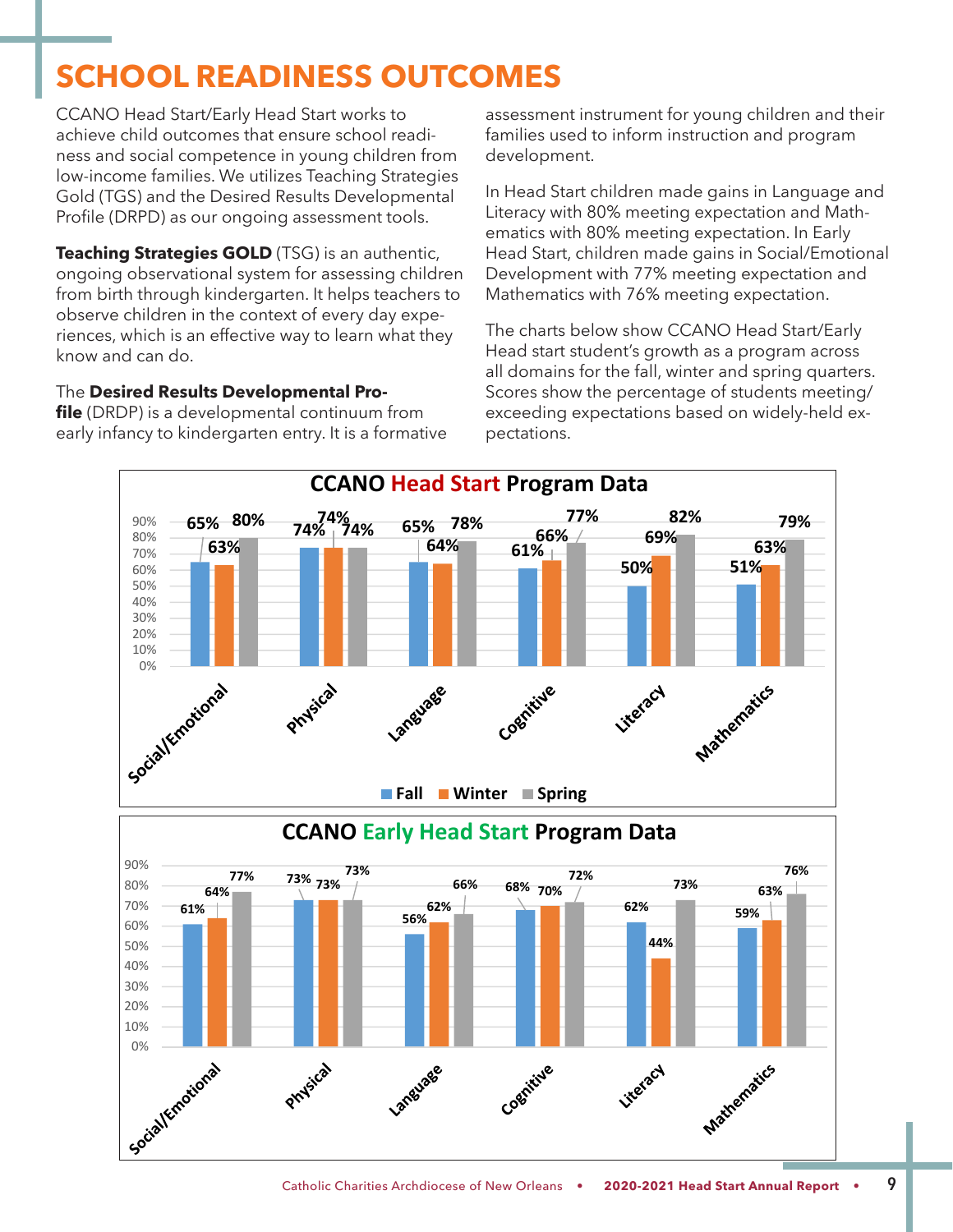Despite the challenges we faced due to the pandemic with enrollment, going from teaching 100% virtual, to a hybrid schedule, and transitioning back into a full week of instruction, our teachers worked hard to prepare our students transitioning to Kindergarten. The Desired Results Developmental Profile (DRDP) graph below shows the percentage of Head Start students who met the expectations of Kindergarten Readiness.



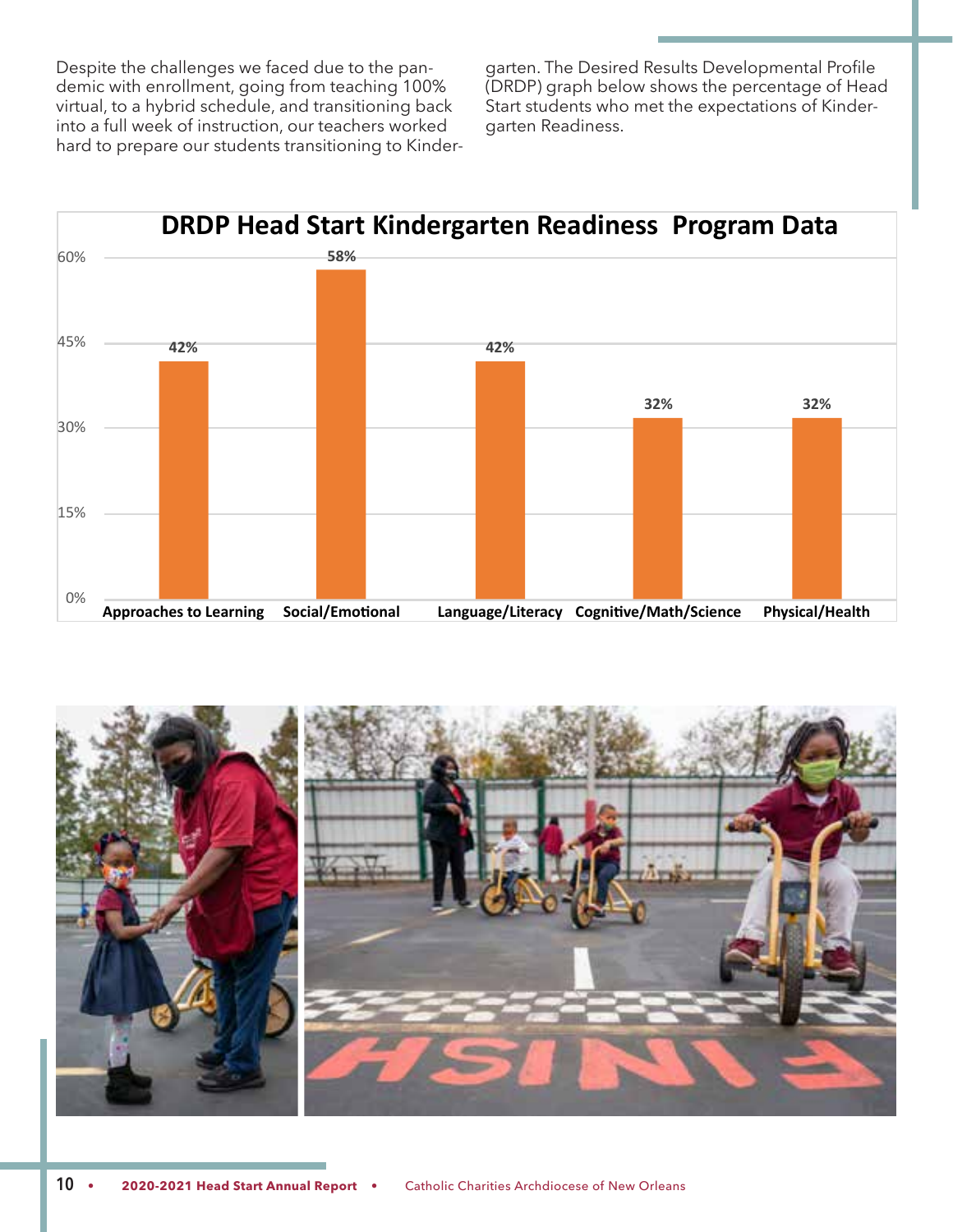## **HEALTH/NUTRITION SERVICES**

A fundamental component of healthy development in early childhood is the importance of proper nutrition and comprehensive health services, as these help with school readiness and overall wellbeing later in life. Head Start and Early Head Start staff are passionate about fostering the development of appropriate physical, cognitive, social, and emotional health in our children and reducing the risk of chronic infectious illnesses.

**Nutrition.** Nutritious meals and snacks, including breakfast, lunch, and snack are served to children on a daily basis. While in a hybrid schedule due to COVID-19, "Grab n' Go" meal bags were offered to children when they were participating virtually. For the month of January, **371** nutritious meals and snacks were served to children through "Grab n' Go" bags.

**Health Services.** Head Start and Early Head Start centers provide comprehensive health services and screenings to all the children enrolled in order to including identify and address any health concerns that may negatively impact their academic performance.

% of Enrolled Head Start and Early Head Start Children Who Had Ongoing Medical Care (2020-2021 SY) Care (2020-2021 SY) Start Chidlen Who Had Ongoing Medical Children Who Had Ongoing Medical Children Who Had Ongoing Medical Children Who Had Ongoing Children Who Had Ongoing Children Who Had Ongoing Children Who Had Ongoing Children Who Had O



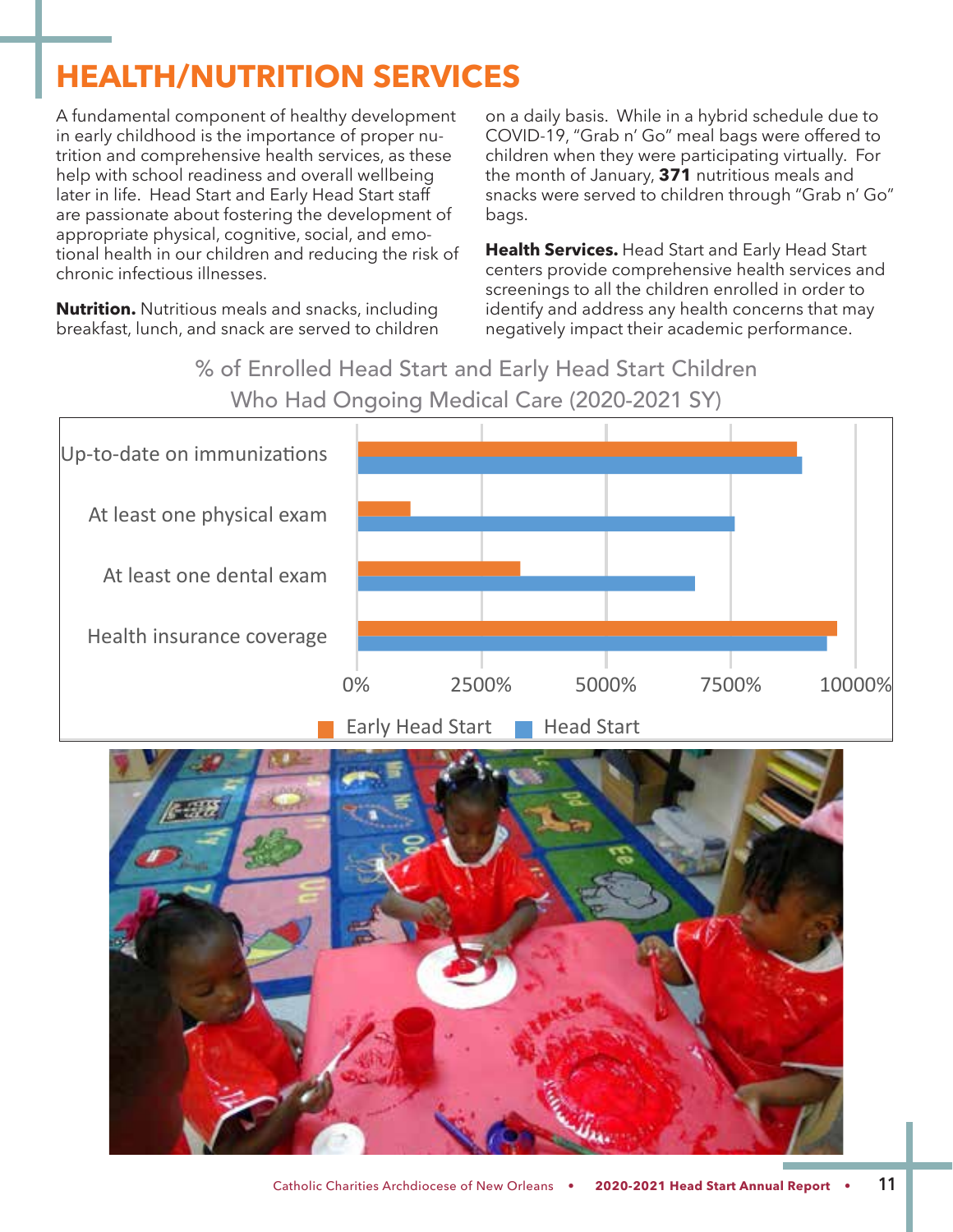## **MENTAL HEALTH AND DISABILITIES SERVICES**

CCANO Head Start is committed to providing a full inclusion program for children with all different abilities and skill levels from birth to 5 years. Under the guidelines from the Office of Head Start, 10% of the population in CCANO Head Start is reserved for servicing children with special needs and disabilities. Typically, this total is based off the total *funded enrollment*. Due to the COVID-19 pandemic restrictions, Head Start programs were only required to have 10% of *actual enrollment* be that of children with special needs or disabilities.

The funded enrollment for 2020-2021 school year was 478. Our 10% would have been 47.8 students in a typical school year. Our actual enrollment number was 419 students, making our 10% goal 41.9 students with special needs or disabilities being serviced this year.

During the 2020-2021 school year, our program was able to service 47 students who qualified for an IEP/ IFSP in the areas for autism, speech delay, developmental delays including social emotional support needs and health impairments and gifted. We were able to not only reach our 10% goal by continuing to support our students during the COVID -19 pandemic, but exceed it by 1.2%. Chart and graph below reflects this data

|  |                       | Start<br>9/8/20 | Oct<br>10/1/20 | <b>Nov</b><br>11/1/20 | <b>Dec</b><br>12/1/20 | Jan<br>1/1/21 | Feb<br>2/1/21 | Mar<br>3/1/21 | Apr<br>4/1/21 | May<br>5/1/21 | End<br>5/28/21 |
|--|-----------------------|-----------------|----------------|-----------------------|-----------------------|---------------|---------------|---------------|---------------|---------------|----------------|
|  | Actual<br>Enrollment  | $\mathbf 0$     | 159            | 331                   | 353                   | 362           | 378           | 407           | 416           | 418           | 419            |
|  | <b>IEP</b>            | $\mathbf 0$     | 15             | 25                    | 28                    | 28            | 30            | 32            | 37            | 38            | 39             |
|  | <b>IFSP</b>           | 0               | 4              | $\overline{7}$        | $\overline{7}$        | 8             | 10            | 11            | 9             | 9             | 8              |
|  | Total (IEP +<br>IFSP) | $\mathbf 0$     | 19             | 32                    | 35                    | 36            | 40            | 43            | 46            | 47            | 47             |
|  | Percent of<br>Actual  | 0.0%            | 11.9%          | 9.7%                  | 9.9%                  | 9.9%          | 10.6%         | 10.6%         | 11.1%         | 11.2%         | 11.2%          |



## DISABILITY ENROLLM BREAKDOWN

Current Actual Enrollment Numbers:

• Head Start: 316 • Early Head Start: 103

#### Current Number of Enrolled Students with an IEP/ IFSP:

| • Head Start: | 39 |
|---------------|----|
| • Early Head  |    |
| Start:        | 8  |

Actual Enrollment Program wide: 419

Total Number of IEPs/ IFSPs Program wide: 47 (1992) 1994 (1994) 1995 (1995) 1996 (1995) 1997 (1997) 1997 (1997) 1997 (1997) 1997 (1997) 1997 (1997) 199

47/419  $= 11.2%$ (Children serviced with a disability)

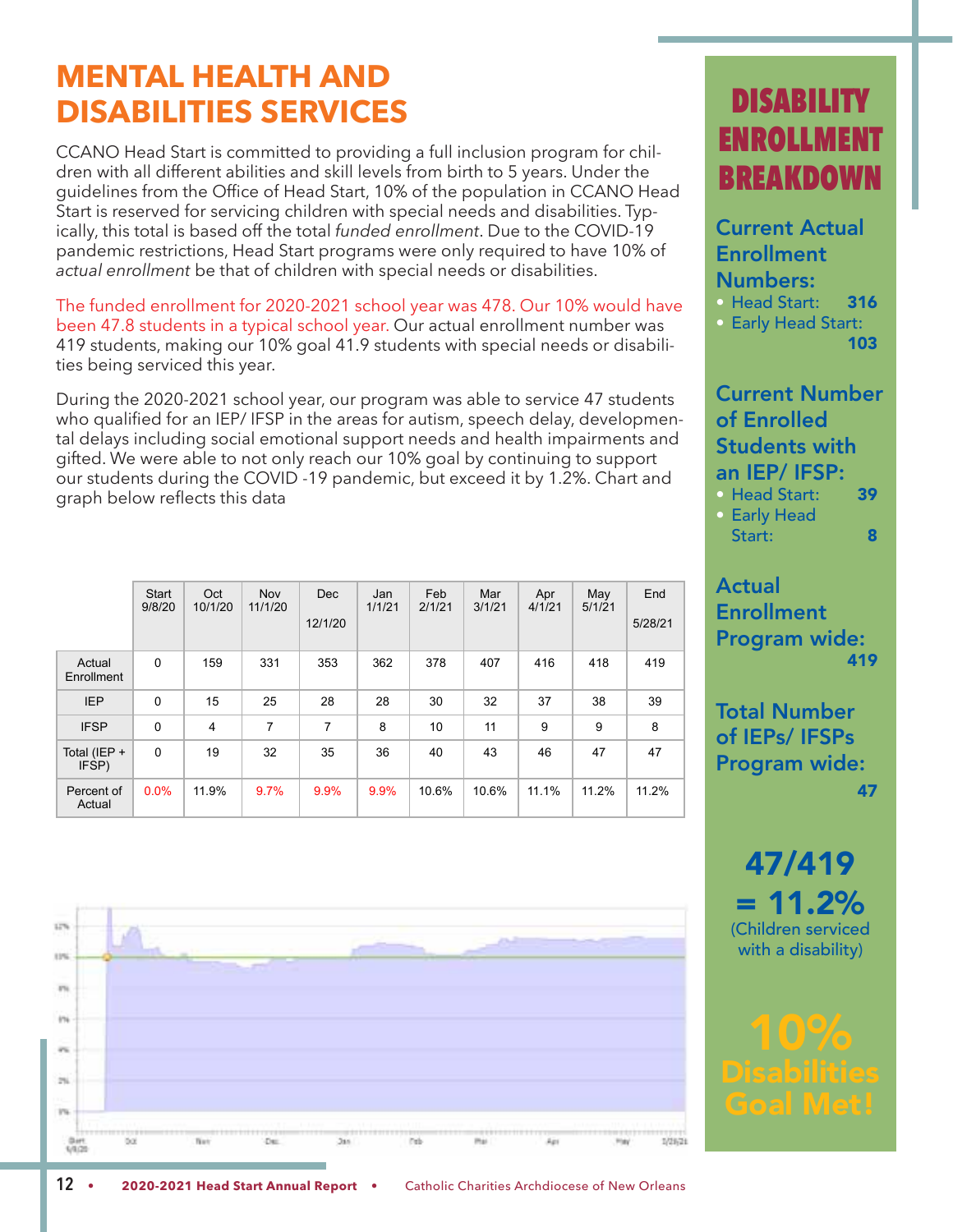## **PARENT, FAMILY, & COMMUNITY ENGAGEMENT**

Parent and Family Engagement at CCANO Head Start /Early Head Start is about building relationships with families that support family well-being, strong relationships between parents and their children, and ongoing learning and development for both parents and children.

We utilize the **Parent, Family, and Community Engagement** (PFCE) Framework as a road map for progress in achieving the kinds of outcomes that lead to positive and enduring change for our children and families. Family engagement also involves parent's engagement with their children and with staff as they work together toward the goals that families choose for themselves and their children. It also involves families and staff working toward goals to improve the program.

The parents/families are surveyed twice a year to identity any needs, wants, and overall satisfaction from, and/or to shed light on any expectations a parent might have for their child's learning experience.





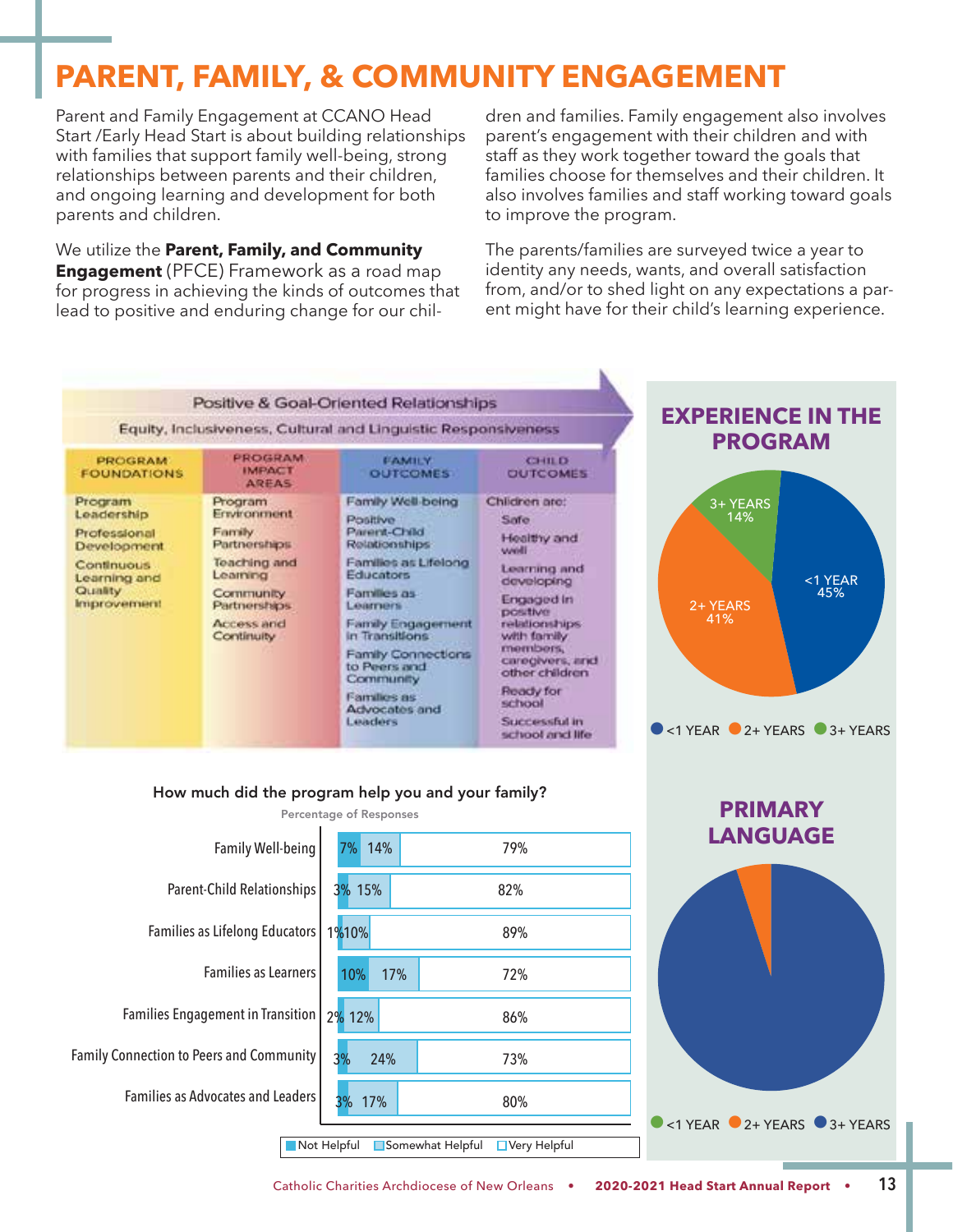## **ENROLLMENT STATISTICS**

During the 2020-2021 school year, Catholic Charities Archdiocese of New Orleans Head Start Program was funded to accommodate 478 children and families (116 infant, toddler, and pregnant women and 362 preschool 3 and 4 year olds) in the City of New Orleans at five distinct Early Head Start/Head Start Centers.

A total of **111** infant, toddlers, and pregnant women along with **340** preschool aged children were participants for the 2020-21 school year. This number includes dropped students that were also serviced throughout the course of the school year. Of those **451** participants in CCANO Early Head Start/Head

Start Program, **82%** of families had incomes at or below the federal poverty guidelines. Another **6%** of families had incomes between **101-130%** of the federal poverty guidelines and **4%** of the children came from families whose income was above the federal poverty guidelines. Each of these families had either justifying conditions that demonstrated a need for EHS or HS placement, or was placed due to the lack of eligible students on our waitlist after innumerable outreach attempts. **2** of our families serviced were validated as homeless, and **6%** of the families were recipients of public assistance with either TANF or SSI.

## **2020 HEAD START FEDERAL FINANCIAL TOTAL**



**Due to COVID restrictions in 2020, the non-Federal match rate requirement of 20% was waived. However, Head Start did achieve a 9.2% match, totaling \$618,108. Thank you parents, volunteers, and donors for contributing your time and/or money in assisting the Head Start Program.**

#### **TOTAL FUNDING: \$6,104,665**

|                               | <b>2020 EXPENSES</b> |           |
|-------------------------------|----------------------|-----------|
| <b>Personnel</b>              |                      | 3,565,249 |
| <b>Fringe</b>                 |                      | 864,611   |
| <b>Travel</b>                 |                      | 14,363    |
| <b>Equipment</b>              |                      | 14,615    |
| <b>Supplies</b>               |                      | 402,815   |
| <b>Facilites/Construction</b> |                      |           |
| <b>Other</b>                  |                      | 1,009,705 |
| <b>Training</b>               |                      |           |
| <b>Indirect</b>               |                      | 233,307   |
|                               | <b>TOTAL</b>         | 6,104,665 |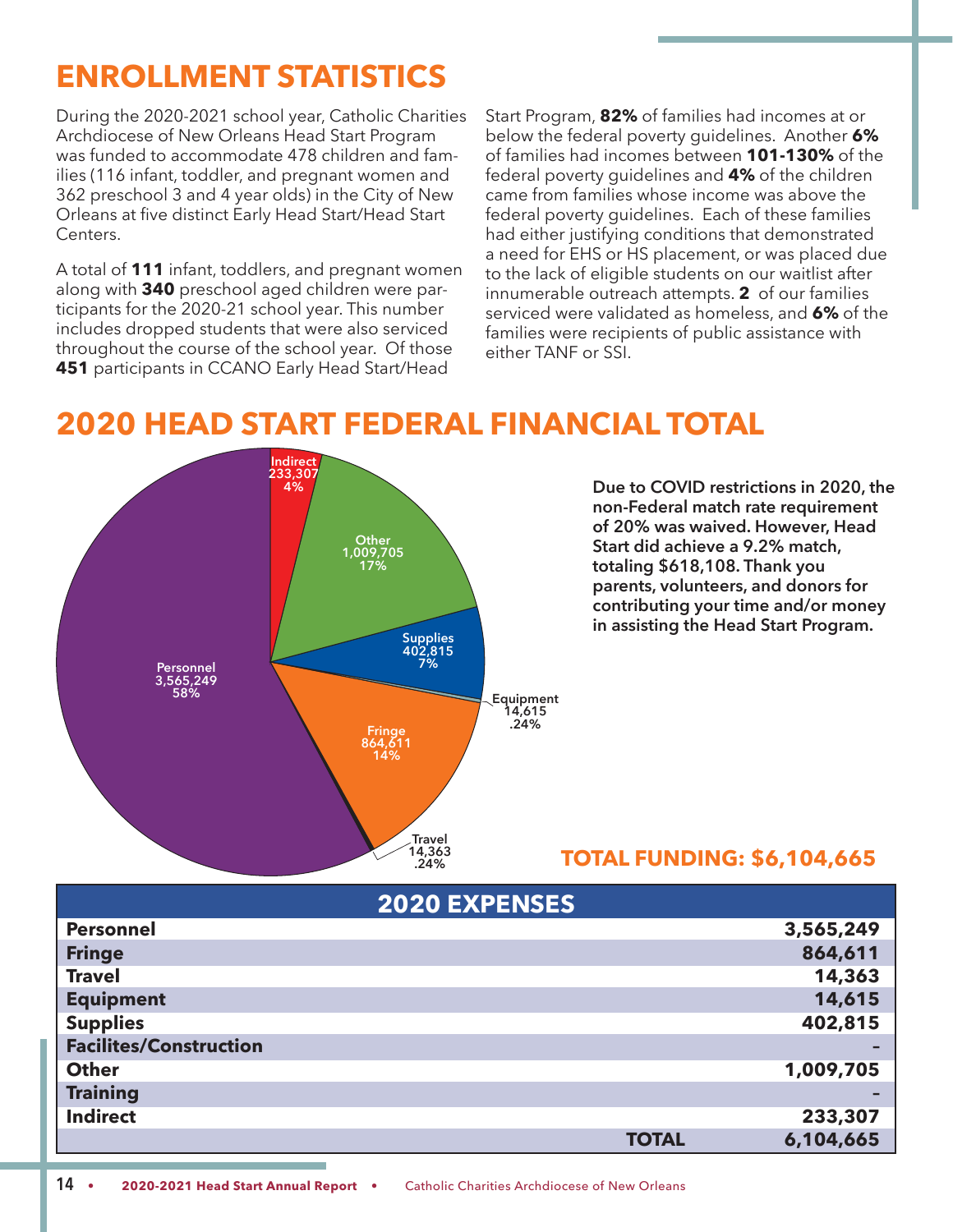

## **Head Start Centers**

## **Policy Council Members 2021-2022**

#### **COVENANT HOUSE**

Paula Heath – President Erica Veal

#### **INCARNATE WORD**

Miranda Rice Keiori Holmes Shelley Zeringue

**ST. JOHN THE BAPTIST** Charmaine Nelson

#### **ST. MARY OF THE ANGEL**

Osbanatta Brown George Jacobs - Vice President Ietha Walker Shavette Allen

#### **ST. PAUL THE APOSTLE**

Vallerie Alphonse - Secretary Tammy Martin Tia Lewis China Jason Tanya Stepter

#### **COMMUNITY REPRESENTATIVE**

Marsha Thomas

## **The Catholic Charities Board of Directors**

Most Rev. Gregory M. Aymond *Archbishop of New Orleans*

> Lloyd A. Tate *Chairman*

Mark J. Spansel *Vice-Chairman*

Dr. Pierre Detiege *Secretary*

Lawrence P. Oertling *Treasurer*

Sr. Marjorie Hebert, M.S.C. *President and CEO*

> Jerry Bologna Stacy E. Bonnaffons Ron Paul Cheramie Mason G. Couvillon Karen S. DeBlieux N. Adlai DePano Dr. Pierre Detiege Vaughn C. Downing Thomas D. Frazel William D. Hoffman Lisa M. Johnson Teresa Lawrence Lawrence P. Oertling Eugene A. Priestley Deanne G. Raymond Roy A. Salgado, Jr. Mark J. Spansel Shana Stumpf Lloyd A. Tate Rev. John-Nhan Tran Kurt M. Weigle Angela A. Wilcox

Sr. Anthony Barczykowski, D.C. *Board Member Emeritus*